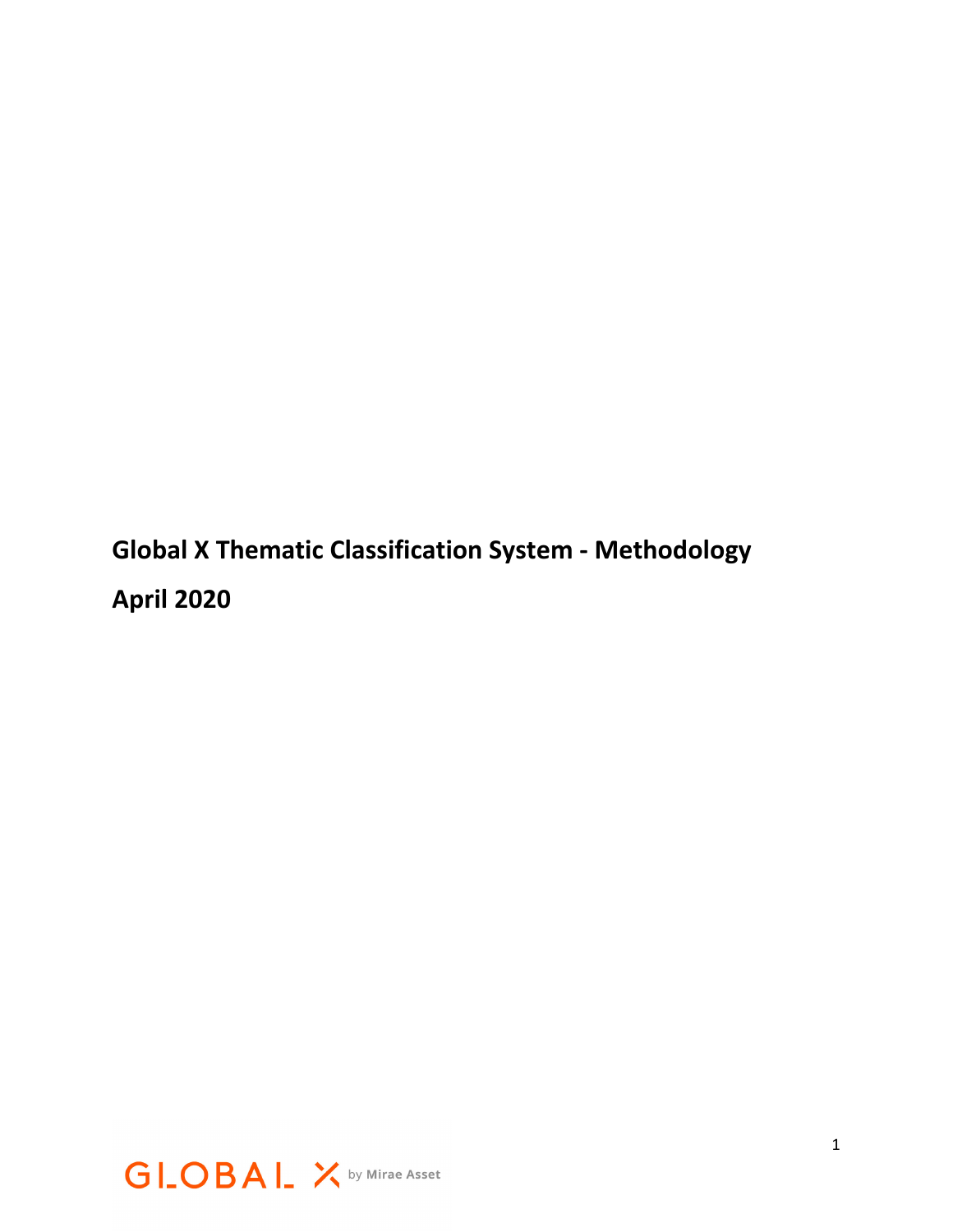# **Table of Contents**

| Introduction                                      | 3 |
|---------------------------------------------------|---|
| Defining Thematic Investing                       | 3 |
| Classification                                    | 4 |
| Maintenance                                       | 5 |
| <b>Global X Thematic Classification Committee</b> |   |
| <b>Disclaimers</b>                                | 7 |

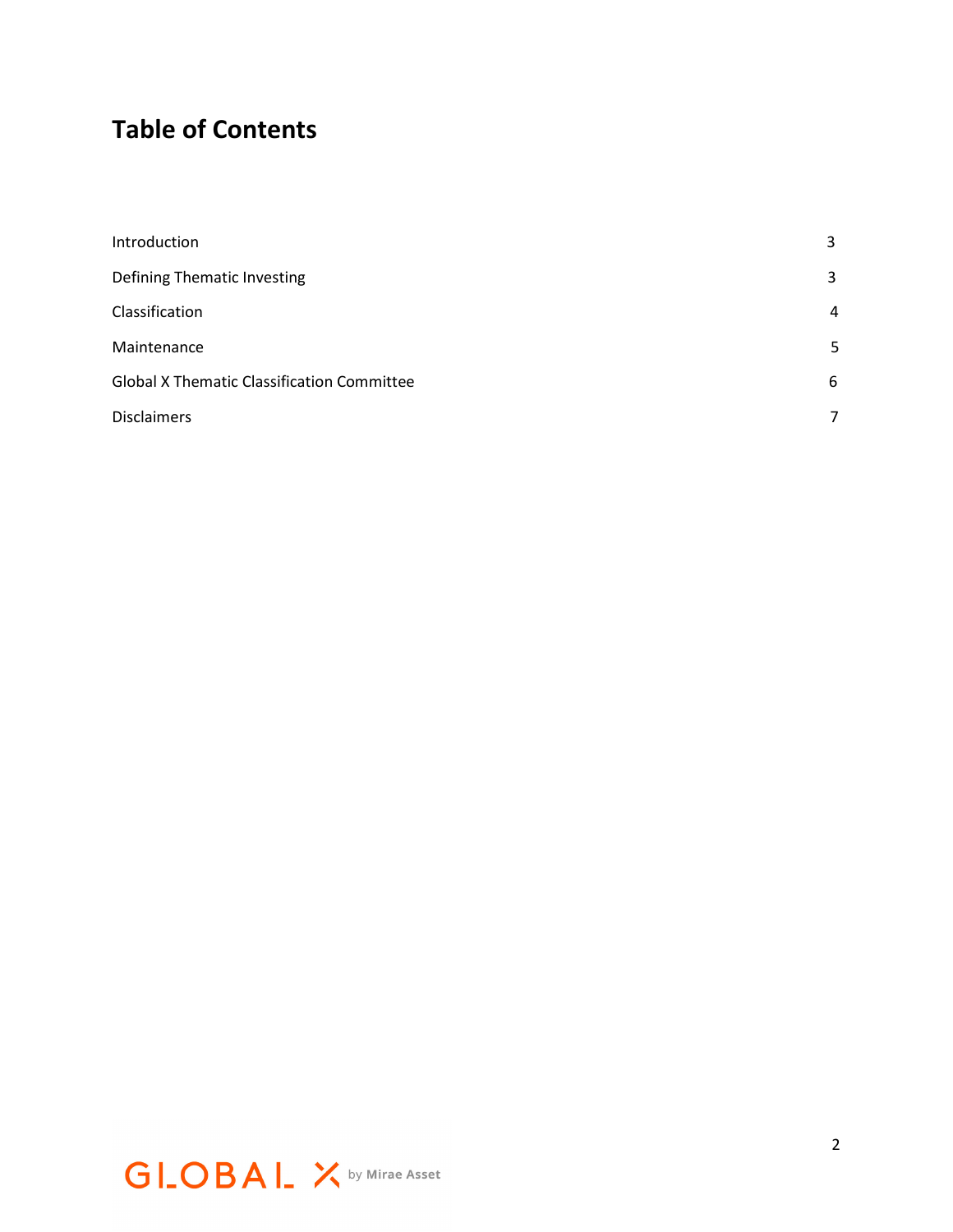## **Introduction**

Global X has established a thematic classification system in an effort to provide a consistent framework for identifying disruptive themes and categorizing exchange-traded funds (ETF) seeking to provide exposure to those disruptive themes. Among financial institutions and the financial media, we often find inconsistent definitions, classifications, and nomenclature for thematic investing. This classification system is a tool designed to help investors better understand, track, and analyze the evolving thematic landscape. The thematic classification system relies on Global X's expertise, views, and opinions of thematic investing and the ETF industry.

## **Defining Thematic Investing**

Global X defines thematic investing as the process of identifying powerful disruptive macro-level trends and the underlying investments that stand to benefit from the materialization of those trends.

By nature, thematic investing is a long term, growth-oriented strategy, that is typically unconstrained geographically or by traditional sector/industry classifications, has low correlation to other growth strategies, and invests in relatable concepts.

The process of identifying themes consists of three inexorable principles:

1) There must be high conviction that the theme will materialize and have a meaningful impact on segments of the economy or markets. Often this is due to observable structural changes in technology, demographics, consumer behavior, or the physical environment, but can also be influenced by other factors.

2) A theme must be investable, meaning there are publicly traded companies that provide exposure to the concept. Ideally, the group of companies is broad, have high liquidity, and attribute a substantial portion of their business operations (revenues, assets, research & development) to the theme.

3) A theme must be expected to express itself over a medium to long-term time horizon, generally considered to be five years or longer. A longer-term time horizon makes market timing less of a factor in the success of identifying a theme.

Notably, and taking into consideration the principles above, thematic investing does not consist of ESG, values-based, or policy-driven strategies, unless they otherwise represent a disruptive structural trend (e.g. climate change). Further, funds that adhere to traditional sector or industry classifications, or that are used primarily to gain exposure to cyclical trends (e.g. currencies, valuations, inflation) are not considered thematic. Finally, alternative asset classes, such as listed infrastructure, MLPs, and ubiquitous commodities are not considered thematic. We recognize that these exclusions may differ from other third-party definitions of thematic investing, but it is consistent with, and core to, Global X's thematic classification system and process.

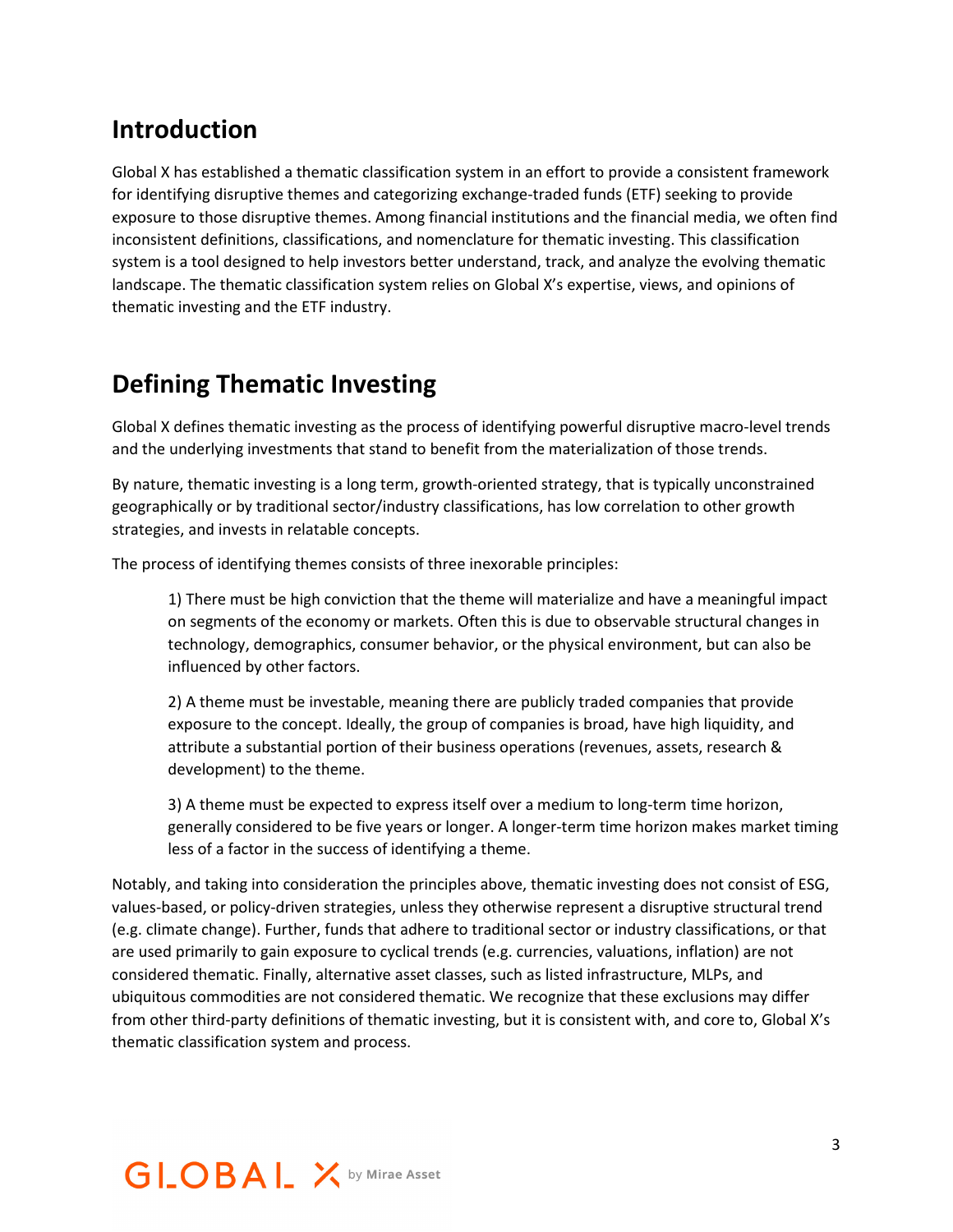# **Classification**

Based on the definition and principles of thematic investing above, Global X has established a thematic classification system that seeks to identify powerful themes and organize them by common traits and drivers. The system consists of four layers of classifications: 1) Categories; 2) Mega-Themes; 3) Themes; and 4) Sub-Themes, with each layer becoming sequentially narrower in its focus.

'Categories' is the broadest layer and represents three fundamental drivers of disruption: exponential advancements in technology (Disruptive Technology), changing consumer habits and demographics (People & Demographics), and the evolving physical landscape (Physical Environment).

One layer down are 'Mega-Themes,' which serve as a foundation to multiple transformative forces that are causing substantial changes in a common area. Conceptually, Mega-Themes are a collection of more narrowly targeted Themes. For example, Big Data is a Mega-Theme that consists of Machine/Deep Learning, Cybersecurity, Quantum Computing, and Cloud/Edge Computing.

Further down, we identify 'Themes' as the specific areas of transformational disruption that are driving technology forward, changing consumer demands, or impacting the environment. There are currently 34 themes in the classification system.

'Sub-Themes' are more niche areas, such as specific applications of themes or upstream forces that are driving themes forward.

Currently, the classification system is comprised of 3 categories, 10 mega-themes, 35 themes, and 18 sub-themes. The number and categories, mega-themes, themes, and sub-themes is expected to evolve over time as new drivers of structural changes emerge or fade. Such decisions will be made by the Global X Thematic Classification Committee ("the committee") and take into account internal and external research and data about potential themes.

#### **Thematic Classification System, as of 03/31/2020**

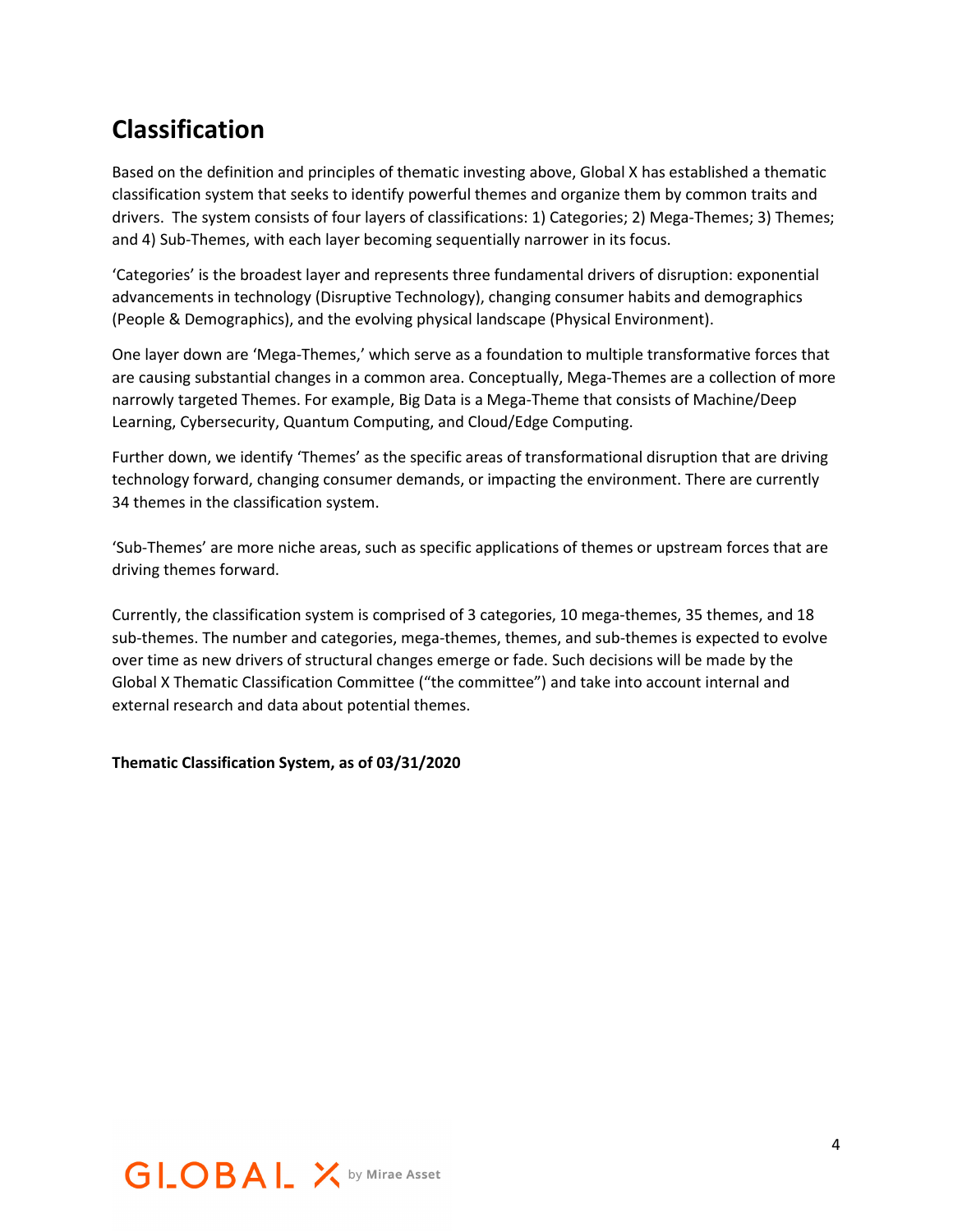| Category              | Mega-Theme                 | Theme                              | <b>Sub-Theme</b>                                        |
|-----------------------|----------------------------|------------------------------------|---------------------------------------------------------|
| Disruptive Technology | <b>Big Data</b>            | Machine/Deep Learning              |                                                         |
|                       |                            | Cybersecurity                      |                                                         |
|                       |                            | Quantum Computing                  |                                                         |
|                       |                            | Cloud/Edge Computing               |                                                         |
|                       | Mobility                   | Autonomous Vehicles                |                                                         |
|                       |                            | <b>Electric Vehicles</b>           | Lithium/Batteries                                       |
|                       | Digital Content            | AR/VR                              |                                                         |
|                       |                            | Video Games                        | E-sports                                                |
|                       |                            | Social Media                       |                                                         |
|                       | FinTech                    | Mobile Payments                    |                                                         |
|                       |                            | Peer-to-Peer Lending               |                                                         |
|                       |                            | Crowdfunding                       |                                                         |
|                       |                            | Blockchain                         |                                                         |
|                       | Connectivity               | 5G/Next Gen Networking             |                                                         |
|                       |                            | <b>Emerging Markets Internet</b>   |                                                         |
|                       |                            | Internet of Things                 | Smart Devices, Smart Cities, IIoT                       |
|                       |                            | Space/Satellite Communications     |                                                         |
|                       | Robotics                   | Al/Automation                      |                                                         |
|                       |                            | 3D Printing                        |                                                         |
|                       |                            | <b>Drones</b>                      |                                                         |
| People & Demographics | New Consumer               | Millennials & Gen Z                |                                                         |
|                       |                            | <b>Emerging Market Consumers</b>   |                                                         |
|                       |                            | Urbanization                       |                                                         |
|                       |                            | E-commerce                         |                                                         |
|                       |                            | Education                          |                                                         |
|                       |                            | Sharing/Gig Economy                |                                                         |
|                       |                            | Safety and Security                |                                                         |
|                       |                            | Cannabis                           |                                                         |
|                       | Health                     | <b>Healthcare</b> Innovation       | Genomics, Immunotherapy                                 |
|                       |                            | Longevity                          | Senior Care, Senior Economy                             |
|                       |                            | Health & Wellness                  | Obesity, Organics                                       |
|                       |                            | <b>Emerging Markets Healthcare</b> |                                                         |
| Physical Environment  | Climate Change             | Clean Energy                       | Cleantech, Solar, Wind                                  |
|                       |                            | Resource Scarcity                  | Water, Waste/Recycling, Rare Earth,<br>Sustainable Food |
|                       | Infrastructure Development |                                    |                                                         |
|                       |                            |                                    |                                                         |

The ETF industry consists of many funds seeking to provide exposure to categories, mega-themes, themes, or sub-themes identified within the thematic classification system. The Global X Thematic Classification Committee first evaluates the entire universe of US-listed ETFs to identify which qualify as thematic ETFs, based on Global X's definition of thematic investing and the stated objectives, methodology, and holdings of each ETF. Next, the committee identifies the best fit for each thematic ETF within the classification system, by further analyzing a fund's methodology, holdings, and stated objectives. When a new ETF launches or an existing ETF changes its strategy, its classification is evaluated immediately by the committee, and any changes are published in the next quarterly Thematic ETF Report.

While occasionally an ETF may engage in multiple mega-themes, themes, or sub-themes, its classification is determined based on the definition that most closely describes the true nature of the ETF.

While an ETF may be classified within a certain category, mega-theme, theme, or sub-theme, Global X does not give any assurances that the ETF provides good and accurate exposure to the specific theme it is targeting. For example, an ETF may target a particular theme, but have very broad exposure, including firms that have low relevance or economic exposure to the specified theme.

### **Maintenance**

The thematic classification system is reviewed quarterly by the Global X Thematic Classification Committee to consider new potential categories, mega-themes, themes, or sub-themes. Changes in the classification will be announced at the time of release of the following quarterly Thematic ETF Report.

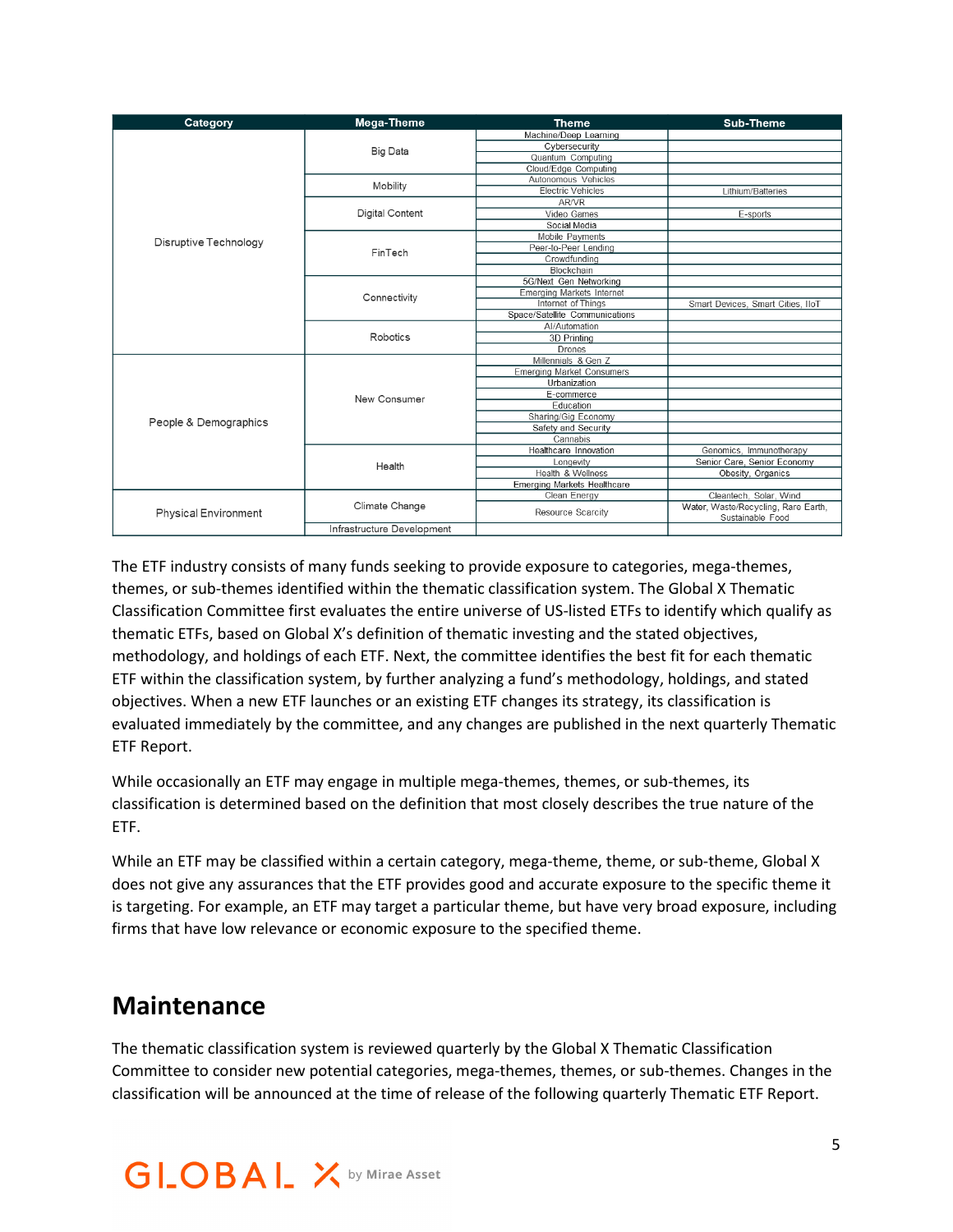As a new ETF launches or changes its strategy, its classification is evaluated immediately by the Committee, and published at the time of release of the Thematic ETF Report.

In the case of change in an ETF methodology, holdings, or stated objectives, the thematic classification system will immediately incorporate or drop the ETF in regards into its respective classification, maintaining the history of assets under management (AUM) of the Fund.

Global X accepts requests for reviews or appeals for any ETFs. Please contact Global X at [research@globalxetfs.com,](mailto:research@globalxetfs.com) and the appeal will be considered in a timely manner. There are no guarantees that an appeal will result in a change in the ETF's classification.

# **Global X Thematic Classification Committee**

The Thematic ETF Report, including its thematic classification system, fall under the supervision of the Global X Thematic Classification Committee. This committee consists of members from Global X's research and product teams who have extensive knowledge and familiarity with thematic investing and the ETF industry. The objective of the committee is to ensure proper definition, classification, and identification of the universe of thematic ETFs. The committee meets at least quarterly to review the classification system, as well as on an ad-hoc basis to review new ETF launches or ETFs that change their strategy.

For more information on Global X, please contact [research@globalxetfs.com.](mailto:research@globalxetfs.com)

## **Disclaimers**

These materials have been prepared solely for informational purposes based upon information generally available to the public and from sources believed to be reliable. The completeness of the Global X Thematic ETF Report is done on a best efforts basis at the point in time with the data available to Global X as of the time of its publication. The inclusion of a Fund in this framework reflects the view of Global X alone. Global X makes no guarantee that this framework is complete nor inclusive of all ETFs in their view of their respective issuer.

No content contained in these materials or any part thereof ("Content") may be modified, reverse engineered, reproduced or distributed in any form or by any means, or stored in a database or retrieval system, without the prior written permission of Global X. The Content shall not be used for any unlawful or unauthorized purposes. Global X does not guarantee the accuracy, completeness, timeliness or availability of the Content and is not responsible for any errors or omissions, regardless of the cause, for the results obtained from the use of the Content. THE CONTENT IS PROVIDED ON AN "AS IS" BASIS. GLOBAL X AND ITS AFFILIATES DISCLAIM ANY AND ALL EXPRESS OR IMPLIED WARRANTIES, INCLUDING, BUT NOT LIMITED TO, ANY WARRANTIES OF MERCHANTABILITY OR FITNESS FOR A PARTICULAR PURPOSE OR USE OF THE CONTENT. In no event shall Global X or its affiliates be liable to any party for any direct, indirect, incidental, exemplary, compensatory, punitive, special or consequential damages,